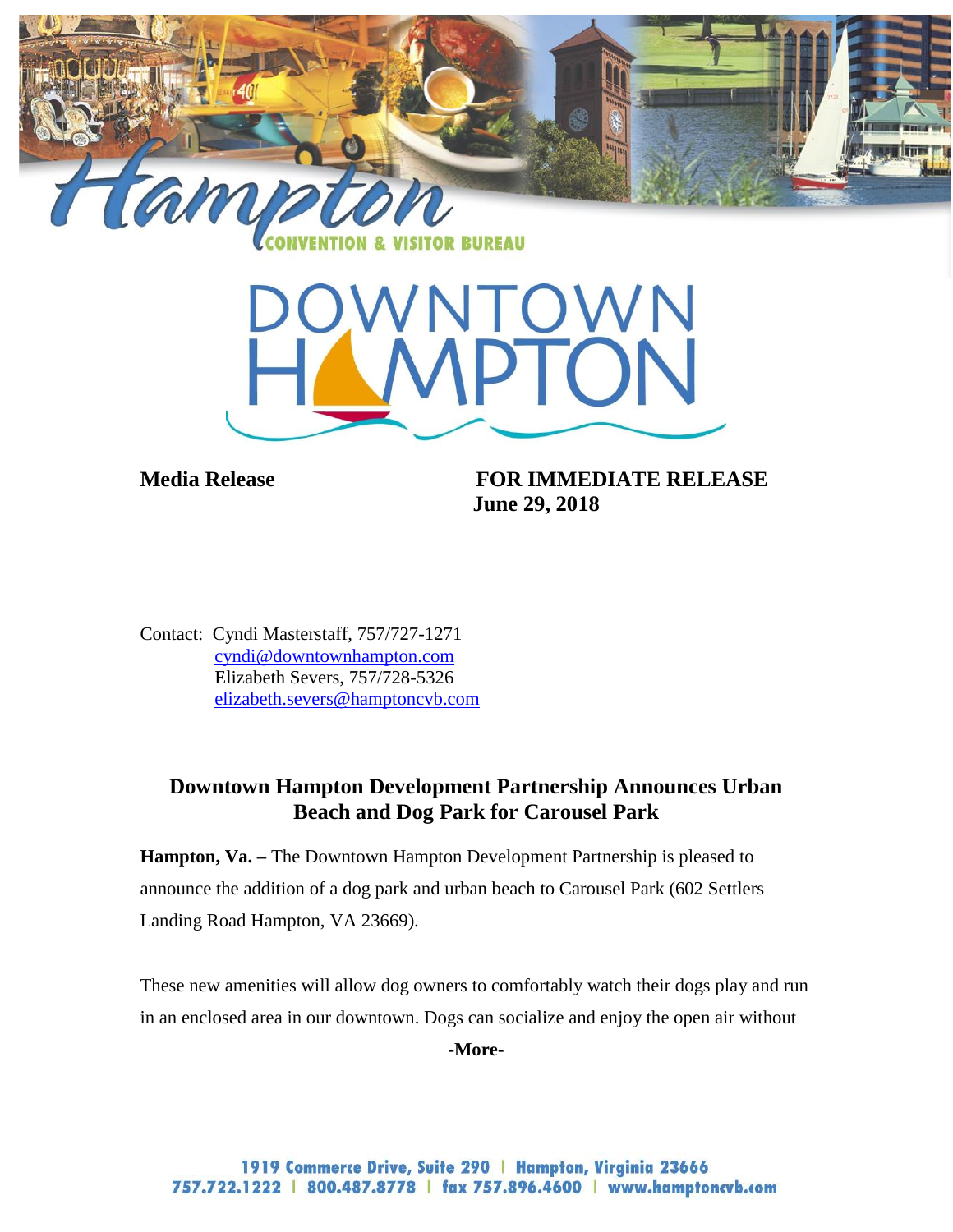## **Downtown Hampton Development Partnership Announces Urban Beach and Dog Park for Carousel Park- Page 2**

owners worrying about them running outside of the gates. Along with this new dog run activity area there will also be an urban beach added right next door. This will allow Downtown Hampton visitors to put their feet in the sand while they enjoy our waterfront town.

"I am truly excited about the new downtown development project that was recently unveiled to the City Council," said Hampton Public Space Chairperson Gay Larue. "It is going to bring much-needed and longed-for activity to our lovely downtown. In a complementary effort, the Downtown Hampton Development Partnership will soon be adding new improvements and fun activities for Carousel Park. The "urban beach" and the dog park, along with the beautiful Hampton Carousel, are going to be wonderful amenities for all the new Hampton citizens who will be moving here. These new attractions will be open for the public's enjoyment on June 27, 2018."

"I am so excited about the new dog exercising area that will be located next to the carousel in Carousel Park, "said Downtown Hampton Development Partnership Board Member Regina Mays. "It will be greatly appreciated by the visiting boaters who travel with their dogs, giving them a chance to exercise off leash. It is also good place for local dog owners to hang out with their pets and meet new people and make new friends. I am looking forward to spending a lot of time there."

The Downtown Hampton Development Partnership is a  $501(c)(3)$  not-for-profit organization dedicated to improving the economic health and quality of life in Downtown Hampton. The Partnership strives to manage private and public sector resources to create the best possible environment in which to live, work, shop, visit and do business.

Partially bordered by the Hampton Roads harbor and Chesapeake Bay, Hampton, with

**-More-**